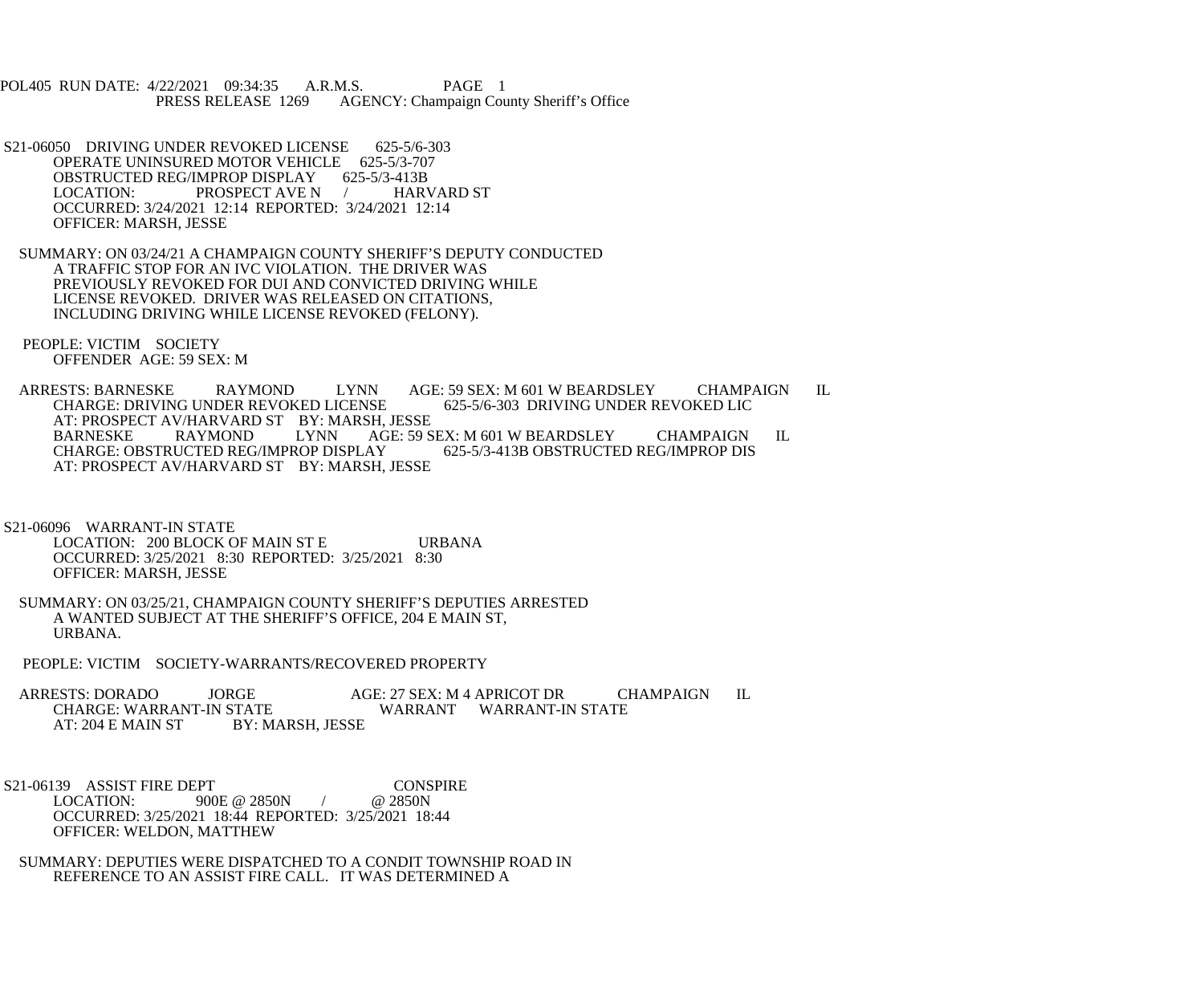POL405 RUN DATE: 4/22/2021 09:34:35 A.R.M.S. PAGE 2<br>PRESS RELEASE 1269 AGENCY: Champaign Cou AGENCY: Champaign County Sheriff's Office SINGLE VEHICLE HAD CAUGHT FIRE WHILE DRIVING AND BECAME FULLY ENGULFED. THERE WAS NO COLLISION INVOLVED IN THE INCIDENT AND NO ONE WAS INJURED. SANGAMON VALLEY FIRE WAS ABLE TO EXTINGUISH THE FLAMES, AND THE VEHICLE WAS TOWED FROM THE SCENE.

- PROPERTY: BURNED 1 AUTO<br>COLOR: BGE/20 2001 MAKE: BUIC MODEL: LES BODY: PC LIC#: IL BALLMES
- PEOPLE: VICTIM AGE: 67 SEX: M FISHER IL OFFENDER AGE: 00 SEX: U RACE: U HEIGHT: 000 WEIGHT: 000 HAIR: EYES:
- S21-06204 FRAUD-DECEPTION 720-5/17-6 THRU 47<br>LOCATION: LANGE AV / ELLEN AV ELLEN AV/W CHURCH ST OCCURRED: 3/26/2021 18:10 REPORTED: 3/26/2021 18:36 OFFICER: MAIDENS, MARK
- SUMMARY: ON FRIDAY EVENING, MARCH 26, 2021 A DEPUTY FROM THE CHAMPAIGN COUNTY SHERIFF'S OFFICE RESPONDED VIA TELEPHONE REGARDING AN INCIDENT OF TELEPHONIC FRAUD/PHISHING SCAM. THERE ARE NO SUSPECTS AT THIS TIME AND NO ARREST HAS BEEN MADE.

 OFFENDER AGE: 00 SEX: M RACE: U HEIGHT: 000 WEIGHT: 000 HAIR: EYES: VICTIM AGE: 70 SEX: F SAVOY IL

- S21-06231 SPEEDING (RADAR) 625-5/11-601B<br>LOCATION: RT 45 (R 2500 N  $LOGATION:$  RT 45 / OCCURRED: 3/26/2021 22:41 REPORTED: 3/26/2021 22:41 OFFICER: CHRISTENSEN, CORY
- SUMMARY: TRAFFIC STOP INITIATED ON A VEHICLE FOR TRAVELING 100MPH IN A 55MPH SPEED ZONE ON US RT. 45 IN CHAMPAIGN COUNTY. THE DRIVER OF THE VEHICLE HAD HER FOUR-MONTH-OLD CHILD IN HER VEHICLE. THE DRIVER WAS ISSUED A CITATION AND DCFS WAS CONTACTED.
- PEOPLE: VICTIM SOCIETY

ARRESTS: INGERSON MEGAN E AGE: 20 SEX: F 690 ST ANDREWS CIR RANTOUL IL<br>CHARGE: SPEEDING (RADAR) 625-5/11-601 SPEEDING (RADAR) 625-5/11-601 SPEEDING (RADAR)<br>BY: CHRISTENSEN, CORY AT: LIBERTY AV/CHANDLER

 S21-06955 ILLEGAL TRANSPORTATION CANNABIS AU 625-5/11-502.15 ABC ILLEGAL TRANSPORTATION OF LIQUOR 625-5/11-502 DRIVING UNDER THE INFL-ALCOHOL 625-5/11-501A2<br>NO VALID DL DRIVERS LICENSE 625-5/6-101 NO VALID DL DRIVERS LICENSE LOCATION: 300 BLOCK OF WAYNE MAHOMET OCCURRED: 4/04/2021 23:22 REPORTED: 4/04/2021 23:22 OFFICER: NEMECZ, TED